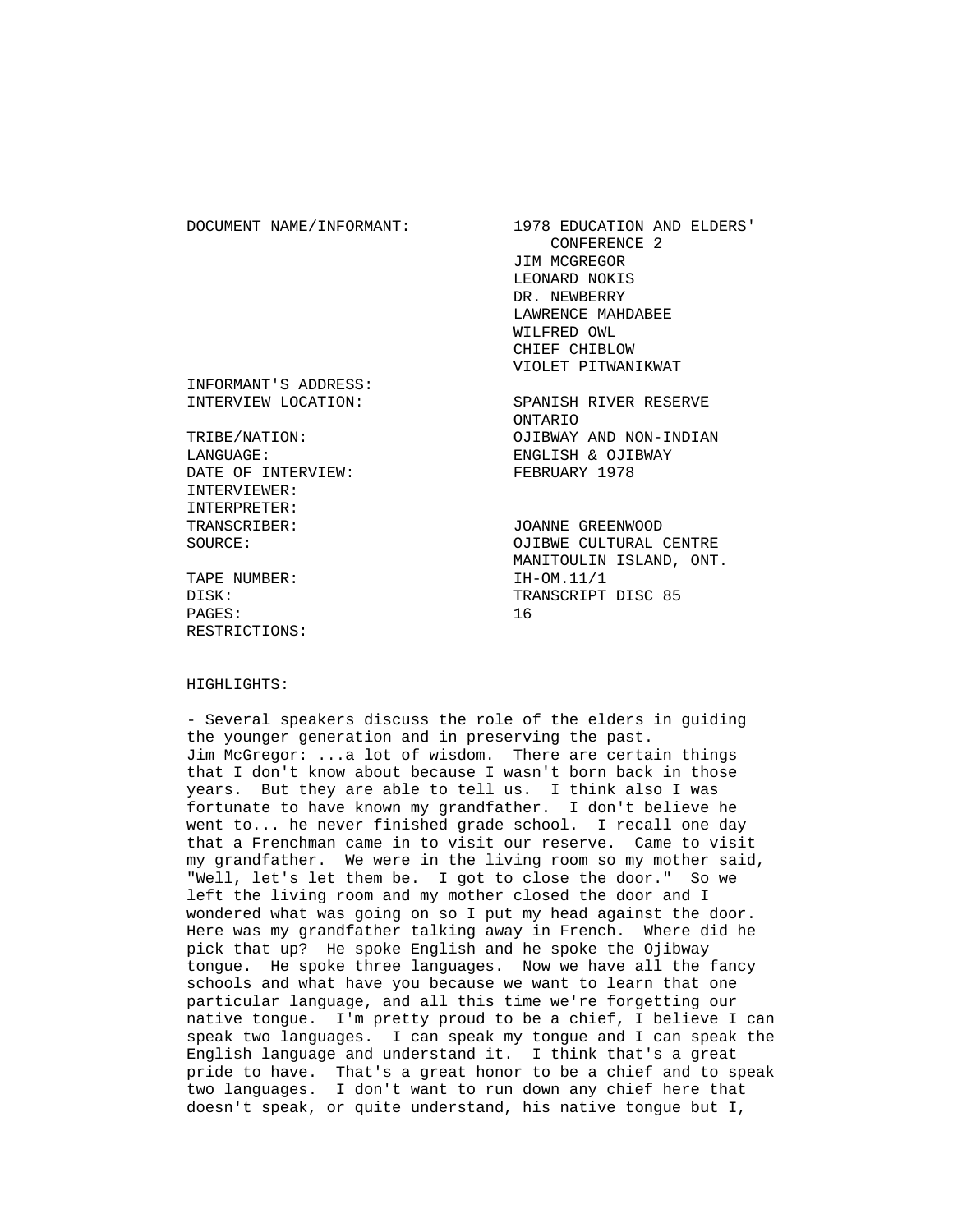for one, am very fortunate that I was able to learn a little more about it and try to speak it.

 I must confess to you that I have three children and they understand the language but they can't speak it. So I usually, I say, "Why don't you learn? Why don't you ask us? How come you don't understand your language?" They say, "Don't blame me, Dad. You're the one that should be blamed because you didn't teach me." In our own community I run into younger people that are going to school and I said, "How come you don't understand your language?" They say, "Don't blame us. You're the blame or my parents are to blame because they never taught us." You know, we're still able to speak the language and I think we should be forcing this language on our kids. And we're not really doing it and I think that's the sad part. I think we're going to lose it unless we do something about it now. So once again, I think the theme of our conference is the elders and I think it's about time we gave them recognition because they are part of our society. Thank you.

# (applause)

 Dominic: The next person I'll call upon is a former chief, and this morning he was given the honorable role, a very honorable one at that, Keeper of the Sacred Pipe. I will call on Leonard Dokis.

 Leonard Dokis: Thank you, Dominic. It certainly was a great honor to receive the sacred pipe I received this morning. I

 want to tell you once again that I will do everything that the Great Spirit will give me strength to look after this pipe and use from a talk by the elders, use it in the way that it is supposed to be used. And not make a showpiece out of it. I think too many times powwows, fund raising organizations, we use some of our - maybe some of our sacred dances, things that are sacred to our culture - and we portray them in these type of ceremonies, as a showpiece. I think there is a time and a place to use these. Sacred teachings that are handed down by our elders. And I know that I will do everything in my power to see that these things are done in that way.

 I also listened to my brother Wilfred this morning, talking about thanking our Creator for the things which we have, going to the waters, what have you, thanking him. All the time praying and thanking our Creator. When we do things like this in our life that we always go to our Creator in prayer, you can't do things wrong, because you're always asking your Creator for guidance. But when we forget about our Creator and we go about and do things without thinking and go about them blindly with no guidance from no one, or thinking of our Creator and doing it with prayer, we sometimes find that we make a lot of mistakes. And mistakes that sometime other people suffer by, not only ourselves. Sometimes a whole tribe suffers for the mistake of something we've done foolishly. When we think things out carefully and we thank our Creator, we are always guided spiritually. Because when our Creator has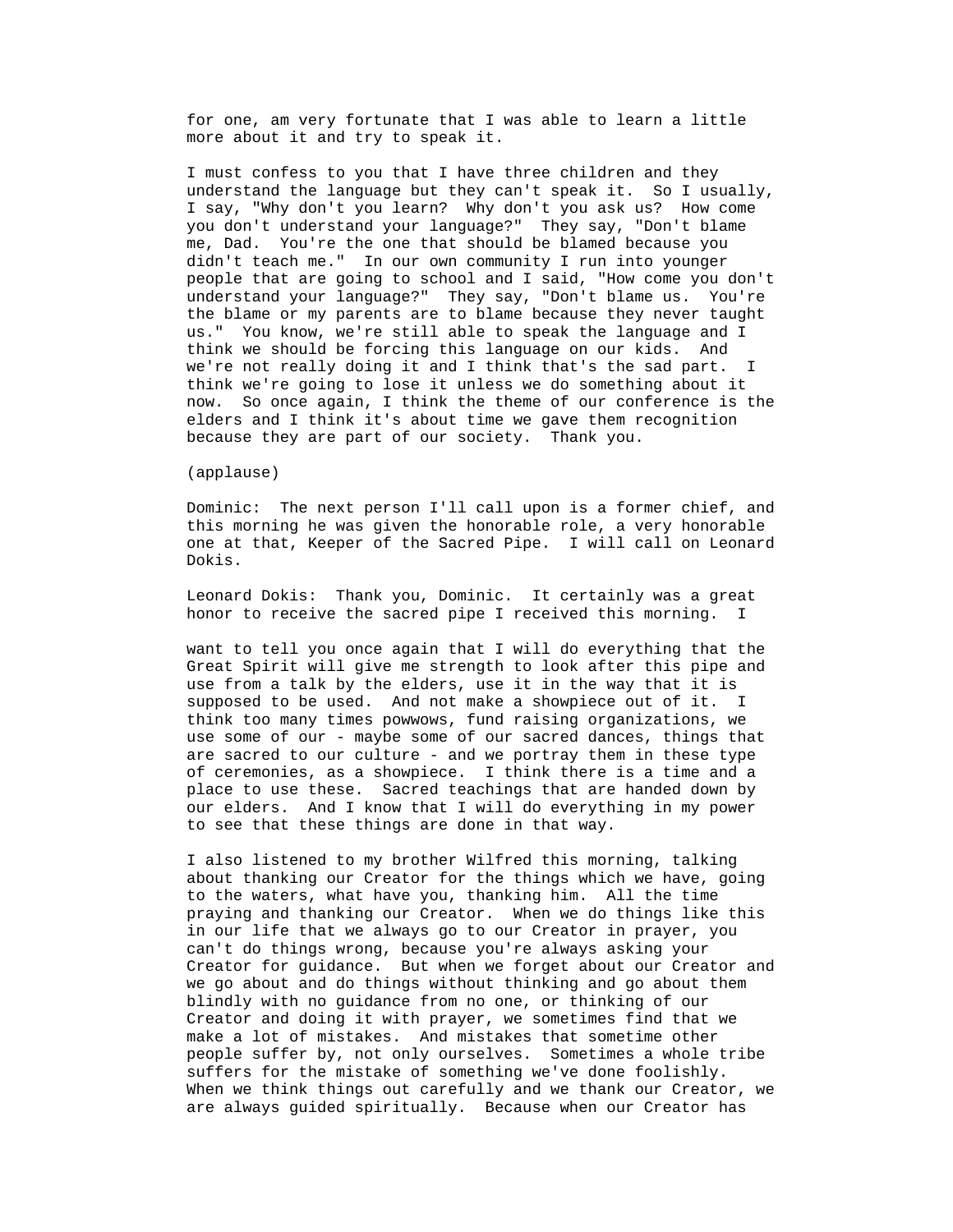promised us this, this kind of guidance, and when we obey, we are always gave what we were promised.

 Also what Ron was talking about this morning, about the responsibility of people towards their children. You think of many young married couples today who are younger than I am. I've seen it start back in my generation where we started talking back to our parents. I see it a lot more now today in the younger generation where some of them can't even talk to their children anymore. Their children tell them where to sit down, tell them to shut up, all sorts of things. It's only an example of teaching ourselves. When you lose self-respect for your parents, how can you expect your children to be able to raise their children when you haven't got the respect for your own children to teach them? So this is brought down, how will the next generation be after these young people that are raising children today? If they can't control the children now, they'll have no disregard for one another, there will be no love for one another. And this is something that our Creator has told us to do. To love your fellow man. And if you love one another, you can't do wrong. If you truly love one another, you don't do harm to the other person.

 I had a little thing happen on my reserve a couple of years ago. Some tourists came in and they were unloading a boat. They took their stuff, put it on the dock and loaded their

 car and forgot one item. There was a few boys around the dock and they seen this thing on the dock so they were just waiting there for the tourists to take off. When they left, they grabbed it, put it away and I come home. I found out about this. One guy came up to me, one young kid came up to me and told me. "You know," he said, "the boys stole something there today. Some tourists left on the dock." So I said, "Oh, what was it?" It was pretty expensive thing. It was a box of tools, maybe worth around fifty, sixty bucks. The kids, the boys who took it, were happy to do that. They took it. They were proud to be able to steal that toolbox, take that home. They thought that was a great thing to be able to steal that. That tourist forgot that, steal that and bring that home. Boy, that's something. Well, I walked in to talk to those two boys. I told them, "Remember, there is one thing that was never practised here on this reserve as long as I can remember," I said, "is to go and steal from somebody else and be proud of it." I said, "We were recognized amongst people for not doing that and we're trusted. I seen the day when you could leave a fishing rod laying on a dock and come back tomorrow and you'd find that fishing rod laying on the dock because nobody else would pick it up. But today, even you put it in your boat and cover it up, you might come back and it's not there." I told those boys this. And I said, "I'd like to see that toolbox at the band office tomorrow morning. I'm not telling you you have to bring but I would like to see it there at that band office tomorrow morning and have it returned to those people. You think it over. Which is the greater thing, to steal it and keep it, or to be humble enough to return that thing and give it back to the guy that forgot it." Well the next morning, I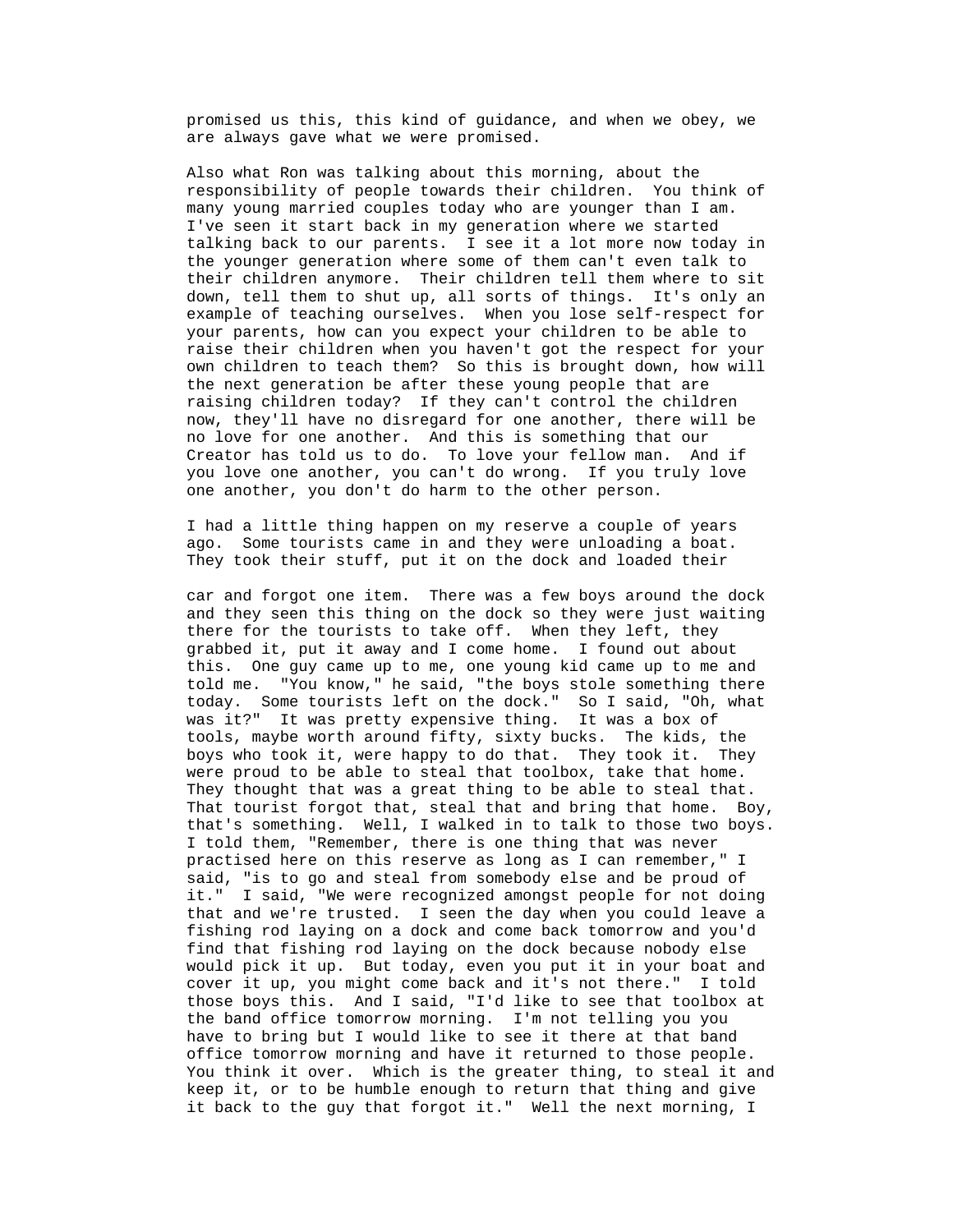went to the band office. I'd been there maybe until eleven o'clock. I came outside and I see this thing alongside of the door. Looked at that, it was a grey toolbox. Picked it up and I opened it up and there was a set of tools. I guess during the night the boys had thought things over and they realized that they should bring that toolbox back. But that made me very proud of them. So I knew the people that forgot it. Took the phone and I called them and I said, "That toolbox that you forgot yesterday was picked up by one of the people here and it was returned at the band office this morning."

 About two weeks later I got a letter from them thanking the band, the Dokis band, for being so courteous as to... honest to be picked up some belongings and call the people and have it kept at the band office for them when they come back. Well, this made me proud. Took the letter and I stuck it on the wall in the band office and I hoped that the people had read that letter, a little bit rubbed off on them because it rubbed off on me. It proves that if you're honest to one another, you receive thanks and you are looked up to.

 And I think this is something that you see in every community. I've seen it, certainly in every community that I've been. I've seen some young kids go and steal something and come running out very proud that they stole something. How do they learn this thing? They learn it because some of the families at home don't take the time to tell those children, "You shouldn't do these things." Instead they laugh at them and say, "Well, that was alright. They got something, you did pretty good." So what happens? Sooner or later that same child may be robbing a bank somewhere and spend the rest of his life in jail. Then the parent may say, "What happened to my child? I told him everything and look where he is today." One thing he forgot to tell him, to keep the self-respect and be honest and true to your fellow man. I think this is one thing we have to teach our children. Our children aren't going to teach us. It's got to be us to teach them. As we learned from our parents and our elders are telling us this today. Let us take heed of what we're taught and carry the tradition of teaching. Not to drop it and have it go in reverse.

 I don't want to take up too much time but I was two years ago down to Independence, Missouri to an all-Indian conference put on by the church. I seen there at that conference different tribes coming into the auditorium at Independence, Missouri. I seen the Navajo coming in, the Cherokee. There was some Chippewa; we were fortunate a couple of Ojibways were there. To see something like that, I think some of our elders here today, if they could be at a place such as I've seen, they would see some of the prophecies fulfilled which maybe were told back to them by their elders, that someday we would sit together in a big circle. I know one of our elders, Dan Pine, a couple of years ago told this to us. He said, "I see today that the ingredients are being gathered for a big birthday cake." And this is a part of those ingredients that you see here today. Where our people are coming together, are sharing a little bit of what they know to one another, our elders are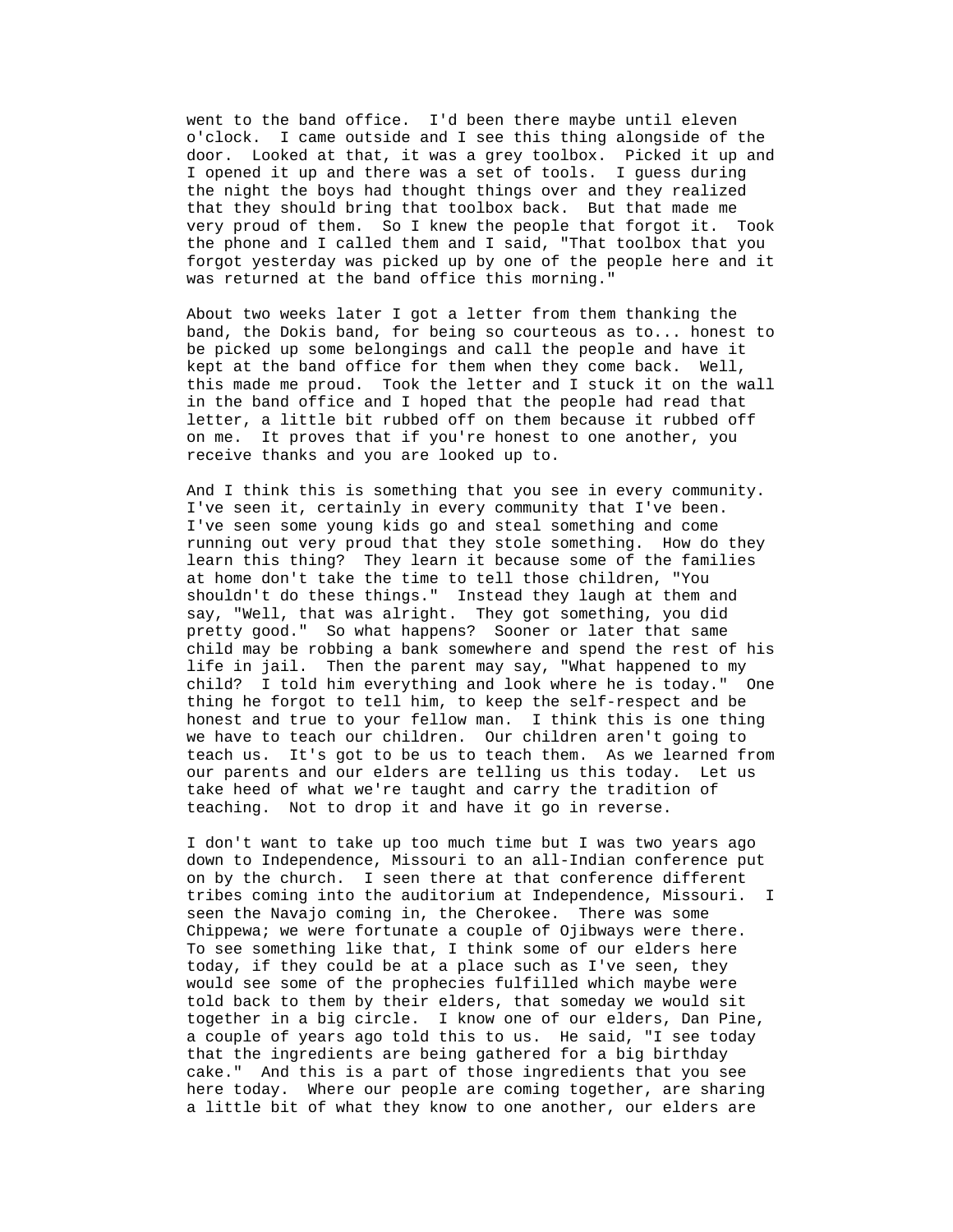telling us, we're hearing words that some other people have spoken and we're putting them all together. But I've seen a part of this being fulfilled down there when I seen the nations, different tribes coming together. I hope some day we'll be sitting together as one worshipping the Great Spirit, troubled. For I'm sure that he'll always answer you. This I that I will see it all. I don't know where this will be but I know it will be here somewhere on earth. The Ojibway will be coming in, the Cree, every Indian tribe on this continent will be there, along with every other culture in the world. And God. And it's with this that I leave this message with you, to always remember your Creator and to try to lead your life in prayer and ask your Creator for guidance whenever you are leave with you. Thank you.

## (applause)

Dominic: The next person I want to call on is a person I met impressed with his knowledge. He is an honorary elder of the just a few years ago. I'd heard about him before and one of the things I used to ask myself, "What would that person know about Indian people? What gives him the authority to speak about Indian people?" When I met him and started talking with him, and the few times that I've been with him, I was really Ojibwe Cultural Foundation, he is a Professor at Laurentian University. We call on Dr. Newberry, Dr. Ed Newberry.

Dr. Newberry: I'd like to say thank you very much for the honor of being here today and being in this gathering on the platform.

Smith Atimoyoo was saying a little while ago something about getting a sore bum when he was a boy in school. There is more than one way of getting a sore bum and I'm afraid some of you are feeling like that now. In addition, the table that's being piled up here is attracting your attention, I'm sure, as it is mine. So I'm going to be very brief and although there are many things that I would like to say about the importance of the elder in native communities and by the same token, in the whole of our Canadian society today, I'll just tell you about one experience that I had recently which emphasized for me the importance of the elder.

I was invited to go to the Bear Island Reserve and I went establish their claim on that great tract of 4,000 square miles across on the snowmobile - and I had a sore bum then too, I must tell you. I was driven very fast across the ice; it was very rough. But we came to the band council office and I was taken and shown the work that the people there are doing to of land which they believe is theirs and ought to come back to them. I suppose you know that they are arguing in the courts that they did not sign the Robinson-Huron Treaty and that they have the right, the aboriginal right, to that great tract of land of which Bear Island itself is the centre. And on the wall of the band council office, they have a great map about twelve feet high, about six feet wide, of the territory. It's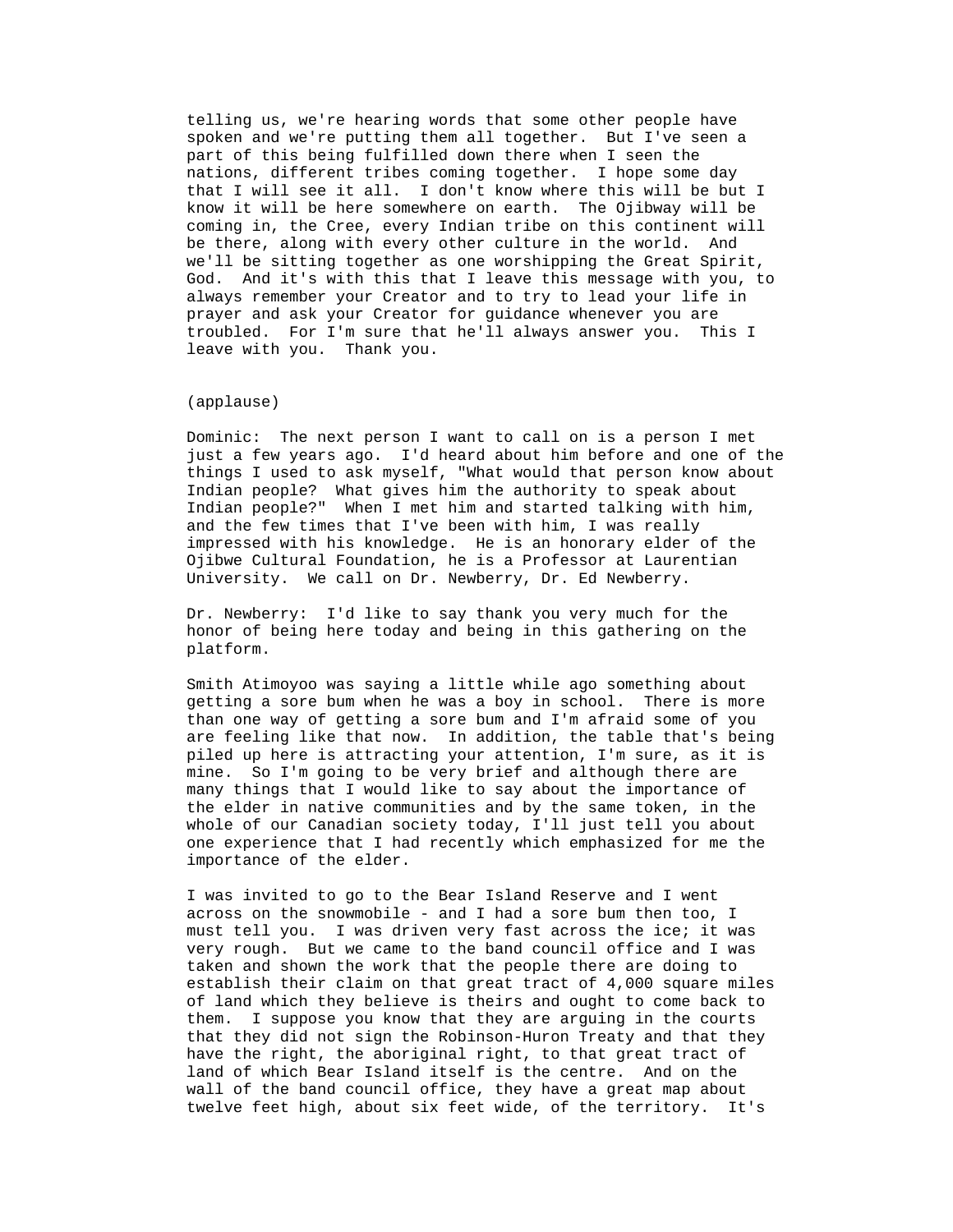a very exact map and outlined on this map is the territory of the Bear Island people. From the Sturgeon River to Lake Temagami, from the height of land in the north to the bottom of They established. All of this is there, and it's a part of their the Temagami Forest. Four thousand square miles of land. And on that territory, they have also outlined in different colors the ancestral hunting grounds of the families that lived in that territory in the years gone by. Away back to 1850. have this there, they have the names of the families that hunted in that territory and they have the family trees argument in the courts that the land is theirs and it has been

> theirs immemorially, and that it was never surrendered. Where did they get this information from? How did they gather all this priceless...?

(break in tape)

And nowadays. The Nass River Valley people have submitted the same surrender, but treaties of friendship and sharing. And so all those things. And they are the only ones that remember to put ...they outlined the ancestral grounds that these families hunted over and they have deposited this information in the court to substantiate their claim that the land is theirs. the courts in Canada are accepting that kind of evidence kind of evidence in support of their land claims. The people in the Mackenzie valley have depended upon the elders for evidence that the treaties they signed were not treaties of over the country, people are turning to the elders, to the old people, not only for moral guidance, but for remembrance of together the pattern of the past in order that the people may be in a position better to face the future.

In April, the second week in April, there was a gathering taking place in Toronto, in Los Angeles, California, in London, turning to the native people of the world to find the answer to England; three gatherings of people who are going to talk about being human. About humanity. And in the gathering in Toronto the native people of this country have been asked to contribute to this forum, this great world wide forum which is to be broadcast by satellite all over the world. What it means to be human. Yesterday in my office at the university, a man came with a pipe who was organizing this assembly of native people in Toronto to speak to the world about native understanding of what it means to be human. He came with the pipe to ask for the attendance of the holy man from St. Paul, Minnesota, who was visiting with us, and one of our own teachers, Jim Dumont, to join in that great assembly. To let the world know what the world desperately needs to know: what does it mean to be human and to live like human beings on this planet? And as the world seeks to understand what it means to be human, the world is that question and turning to the old people who know the past, the wisdom of the past, to learn those things. And this is why I feel it to be so great a pleasure and honor to be here with you today, to do that same thing, to take a little step in that direction. May the Great Spirit prosper this gathering.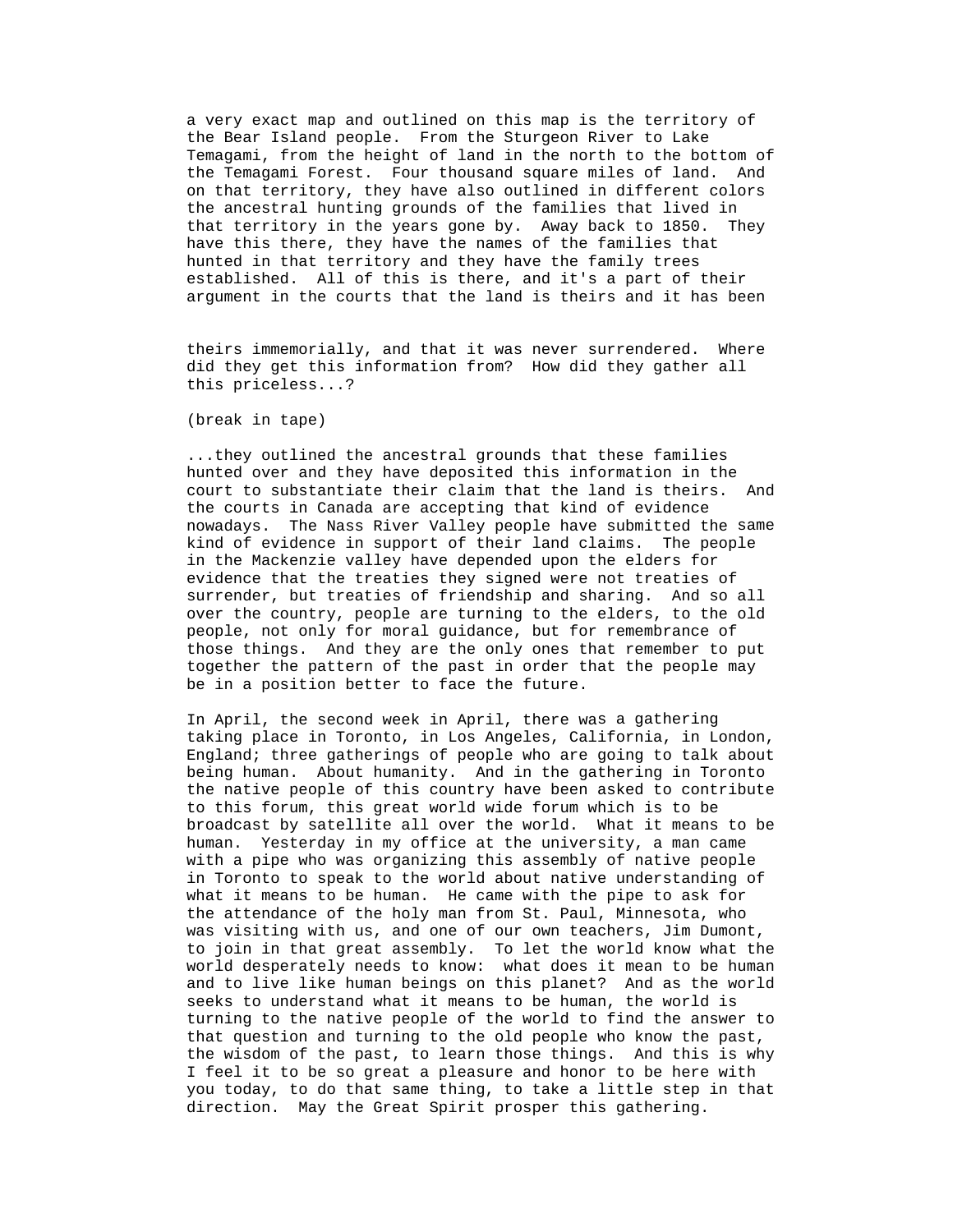(applause)

 Dominic: Last but by no means least, I want to call on our Chairman of the Board, and I'd like to, before I call on him,

I'd like to make the announcement that as soon as he's finished, I'll be reading off the list of the workshops. And after I read the list of where the workshops will be available, I'm going to call on our chief who is also a clergyman to say the grace before meal. And now I call on the Chairman of the Board of Directors of the Ojibwe Cultural Foundation, Chief Lawrence Mahdabee.

Lawrence Mahdabee: Well, it's an honor to be here with you people today, especially the elders. I think today is their day in this community and I'm here to help them make it a happy day. I don't see too many smiling faces but I think if you'll smile a little bit, you'll look a little better. (chuckles) So anyway, as I listened to these speakers here, it brings me back memories, all the things that I had to go through as a child and also as a leader. I've been involved with the council ever since I was about eighteen years old. I think the first time I got elected as a councillor on my reserve, I think I was only about twenty-one. I think I'd just become of age and I was a councillor on the reservation.

As I think back, as I heard Billy Smith who was talking about English until I was about twelve years old. So one thing that people, or English speaking people... they would tell us what in the bush." (chuckles) Well, this is what they told us to say going to school and he didn't know how to speak English, I was the same way. You know, I don't think I learned to speak always bothers me is this... is what brought me back when he was talking about speaking English. The first thing that I remember most of all was between the 'he' and 'she'. I guess my parents used to tell us, if they'd be looking for a certain person to come to the house... I'm talking about English to say in English. So sometimes when a certain person comes to your house, they don't know whether this is a man or a woman. As a rule they always used to be down at the lake, you know. So they would tell us, "This is what you say when they come. You say that he is down in the bush, you know, or down in the lake." Anyway they would tell us. So sometimes maybe when we would be talking about our dad and we would say, "She is down you know, and maybe the same with my mother. When they would ask us about mother we would say, "He is down in the bush." And we always got that 'he' and 'she' mixed up. And the ones that understood, the older girls that understood, they'd really make fun of us after those white people left. But that's all we knew. So after, we learned which is he and which is she. (chuckles) So some of the things we learned as we grew up.

> One other thing that I've learned is to.... I would say today, what the average person would call us, the modern

Indian, you know. I would be what you would call a modern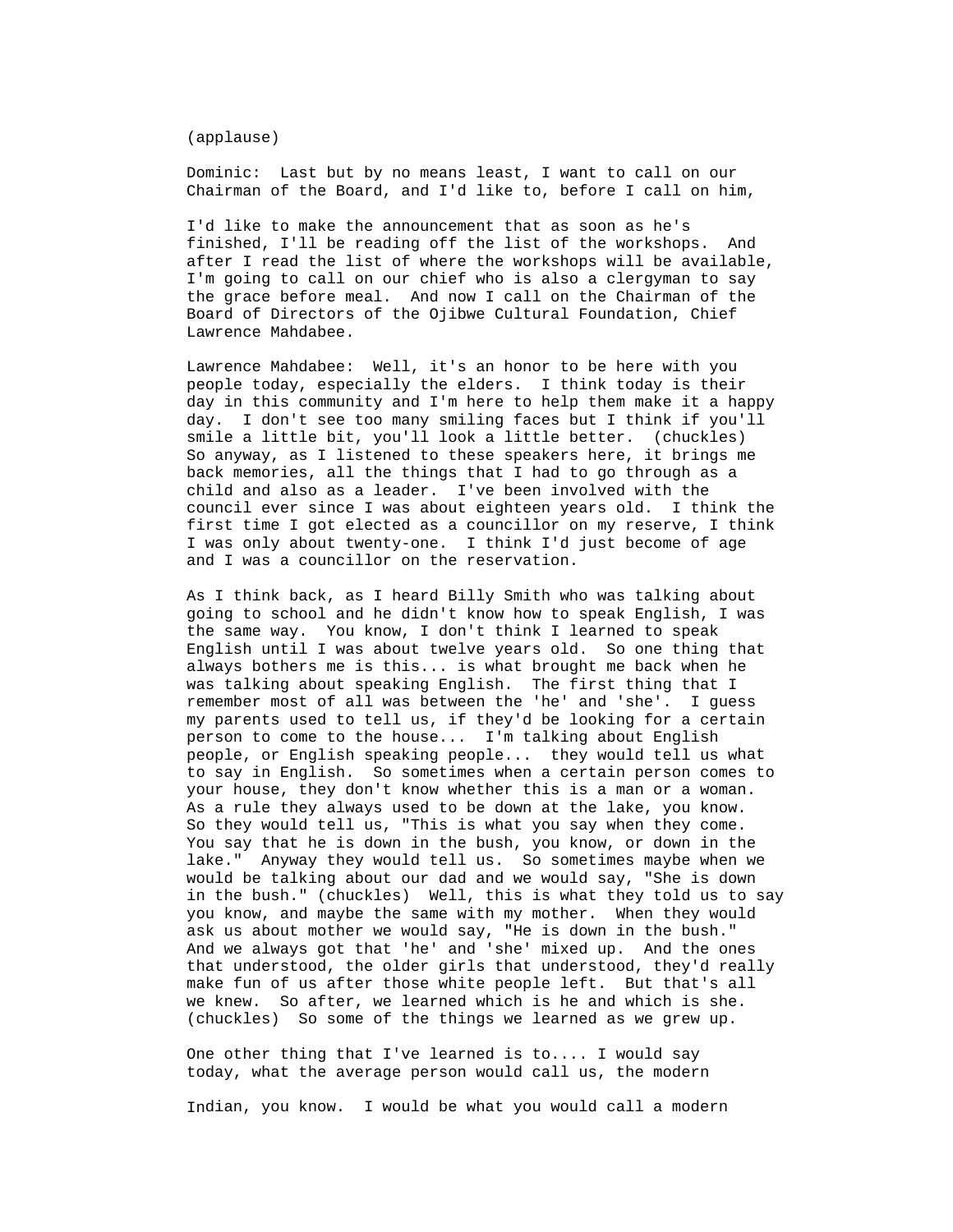Indian because I have accepted the white man's ways in every listening to what we are saying. Sometimes I wish I could talk way of life. Anyway, at that time we did not know anything about the white man's way of life and we're talking way back. We talk about our parents and I was just listening to the former chief from Dokis saying our children today are not to them and tell them but there is just some way we can't get through to them.

He was talking about our children today, our televisions. You know, our televisions in our homes today, they are turned up, way up high. As high as they can go pretty near. And they are sitting about four feet from that television, watching their television, and you can hear the whole thing right through the whole house and this bothers me. Anyway, I noticed that even with record players. And the parents are just letting that carry on, you know, just letting - and all the time they are losing their hearing. They are also losing their eyesight. This is...

(break in tape)

..deteriorating our children, the televisions. I've always said that the television was, I think, one of the worst things watch this evening. So I went and sat down by the television, that. They were practically making a big fuss. I just had to don't say we can; we can try. I don't think we can do anything . that ever came to the white man. Because it's deteriorating our young people. Not only that, they are starting to believe whatever they see in that television; that's what they believe in. They don't believe in what we're trying to explain to them because the television is trying to make a modern man, a modern Indian. This bothers me sometimes when I see that in our young people. Just the last while back, I went into... I don't hardly ever watch television. So this one program I wanted to I wanted to watch it. The young people came in, they said, "This is the program we want to watch." I just practically had to... they were making such a fuss. They were crying and everything because they wanted to watch that Star Galaxy or something like that, this show. They said they wanted to watch more or less go and get out, let them watch it. So it's getting that way. Now we have to do something about that. I about it. But as leaders and parents, let's try and talk to our young people. As I listen to these leaders talking here, I wish I could help them, but I've got the same problem that you've got. So as I look back, and I'm going to tell you an explanation years back that happened. You know when my mother and my dad, when they said something to me, that was it. One

of the most important things happened to me in my life was being told what to do, and it's a funny story. As a young lad, I used to have a horse, one horse and a sleigh; and I was proud of this horse. Anyway, in wintertime, we used to cut mostly stove wood to make our living. This one day my dad come home and he says, "There is a deer came over to where we are cutting wood." he said. "Right close to where we are cutting wood. A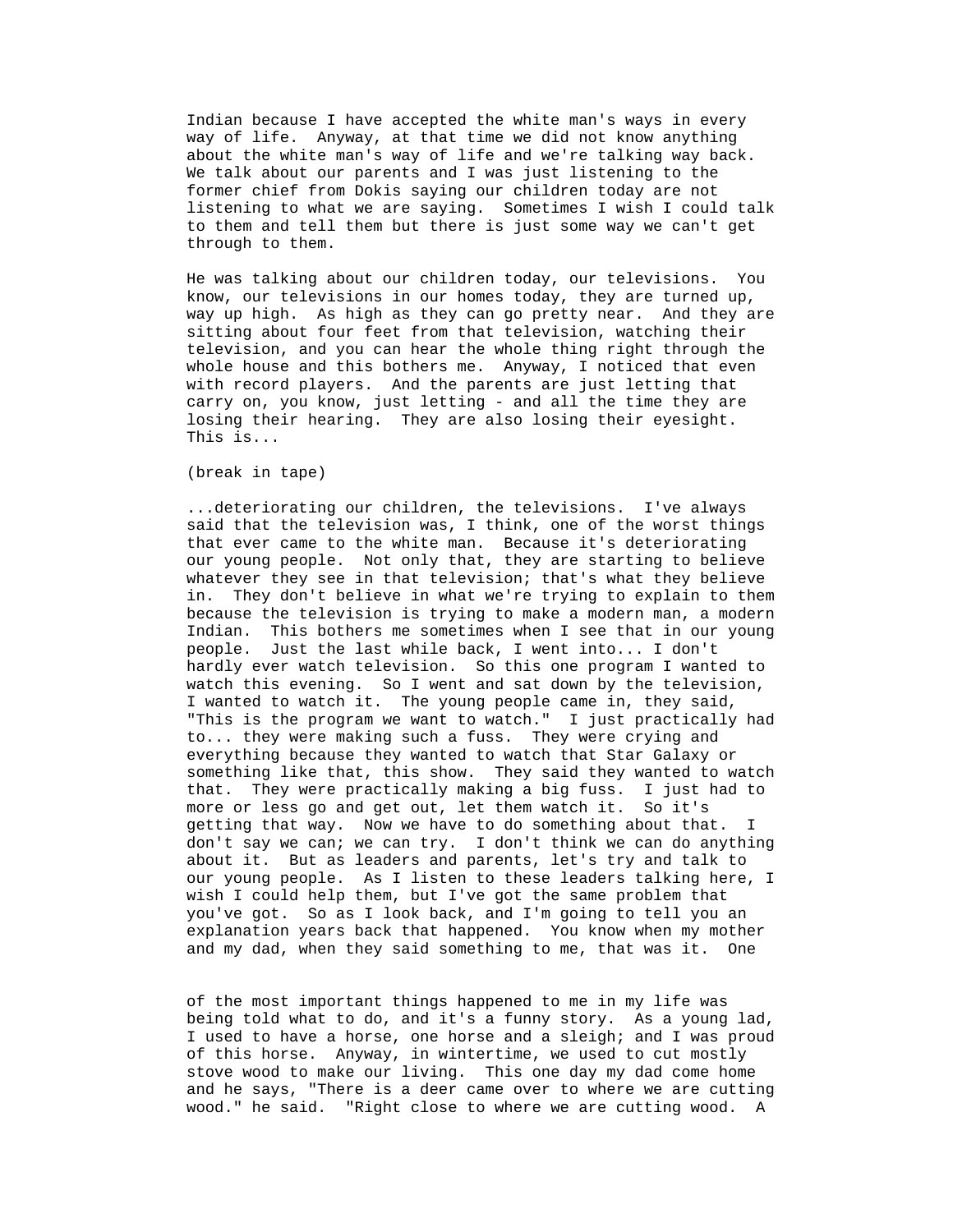deer came there." So he said, "I want you this afternoon after you get done, I want you to go and stand over there where that deer is going to come out." He told me where that deer would come out. And I always carried a gun in the sleigh; he knew that. I always used to be hunting rabbits in the wintertime. Always hunting, you know. So he told me, he said, "You go and something, you know. (chuckles) So he's coming right down the stand over there." And he said, "I'll go over there and go and look for him in the bush." I said, "Okay, I'll do that." I went down there where he told me that deer would come out. So sure enough I'm standing there and I'm waiting. Finally I see that deer coming. He come up and I'm standing right on the trail. That deer is going to run over me if I don't do trail and I'm standing right there and all of a sudden I look like this. So he stopped about four, five feet in front of me, just about fell down, and he run back and he went around that way. So my dad came out and he says, "What happened?" "Nothing," I said, "nothing happened. I did exactly what you told me." (chuckles) He never told me to bring the gun. (chuckles)

## (all laugh)

I says, "My gun is still in the sleigh." He never told me to shoot that animal. As we go along you know, we learned that sometimes you have to go beyond what they tell you.

At the last meeting, just to get onto a little bit of a discussion on things that happened as we go along, we were at know what a half-assed Indian looks like." (chuckles) When I Birch Island Reserve and I asked if I could speak Indian. Anyway, even for us Indian people, we want to get our, I would say fifty percent English in our speaking. If I was to ask someone up here to come up and speak Indian, they'd only speak maybe a half a dozen words and they would start talking English. And that happens to me, too. I want to get into this speaking in English. So anyway, I spoke over there and I didn't realize how much English I spoke in there. So this one certain person come up to me and he says, "You must be what they call a half-assed Indian." (chuckles) I says, "I don't was speaking there, he tried to more or less correct me.

> And I was trying to learn to talk Indian or not speak in Indian, and today I guess half the people here don't talk Indian, so I won't even try. (chuckles)

So one other thing that has been bothering me especially this last few... we went to Ottawa last week and we went there for are just going around and don't really care what goes on. But was proud to be with them as we went to meet with Hugh Faulkner the betterment of our people. I don't know whether half of you remember we went down to Ottawa. I think what happens sometimes, we just more or less look at our leaders as if they actually, to my way of thinking, they went out and for your benefit, you on each reserve, they went for that purpose. So there was about seventeen chiefs went down to Ottawa and some of the chiefs that couldn't go, they sent a representative. I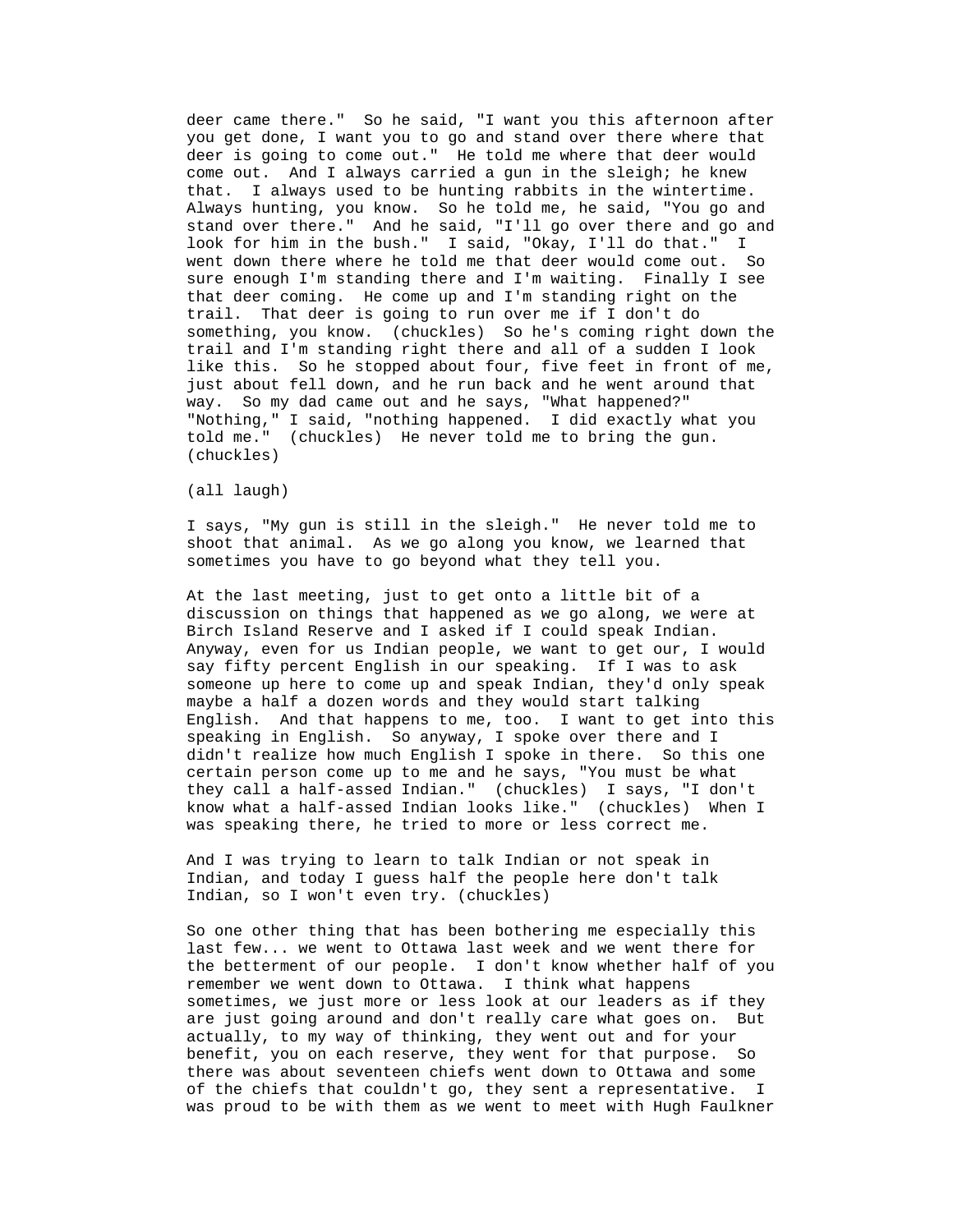on our medical services. We'd been getting these big cutbacks and also the axe has been brought down on our education. Especially with our native people, native teachers. I think if we let it go on, a lot of our native teachers are not going to be allowed to teach any more native languages in our schools.

 I was just looking at the paper and one other thing that I would like to emphasize, this chief from St. Regis reserve. We all seen in the paper lately where he had been taken to jail the big shots. You know, the government people. If we have to do anything, let's do it without no violence of any kind, but let's do it peacefully as they did it. Now they are taken to with 31 of his band members for blocking the road on that highway. As I read that article, they did this without violence of any kind, and that's the way I like to deal with jail and they are asking us for support. And I would - I know there is quite a few people from different communities here - I would write to the St. Regis reserve giving them your support and telling them that you are in favor, you are with them. Because we need unity now. In our region, the chiefs in this area, we've been working together I would say ninety percent; and I'm proud to be with these, the chiefs from the north shore, Manitoulin Island. Like I said, we went to Ottawa. I think pretty well everybody was represented; all but one from Manitoulin Island didn't show up. Anyway, so I'm glad to be with these chiefs. I'm proud of them. Today, like I said, today is your day so let's make the best of it. I guess some of you are getting hungry and I guess I better shut up. (chuckles)

(laughter)

(applause)

Dominic: We still have those hunting experiences with Lawrence in our board meetings. We got to keep telling him what to do because if we don't keep telling him what to do, he'll stop. And Jim, Chief Jim McGregor is our party whip that... he keeps will be with Smith Atimoyoo, Edward Chief and Jim Kanipitetew. Chairman Ron Wakegijig. In meeting room number one, that's the him going. He keeps prodding him every once in a while. But this afternoon when the workshops... we are running a very relaxed way of doing things and maybe we are getting too relaxed now. In the west part of the library, that's the door to my right on the first one, is where the Saskatchewan elders far room on my left way in the corner which we call the board room, will be the women elders. In meeting room number two, that's the one right next door to where the women will be, we'll be having a workshop. It's right next door and not the other one by the library. That's a classroom, there is a class going on in there. But there is a door between the classroom and the board room, that's where the Ojibway-Odawa leaders, elders, will be available. In number four with Dr. Newberry, Ernie Benedict and Norman Agounie, they will be at that door over here. And in the Youth Drop-in Centre there will be a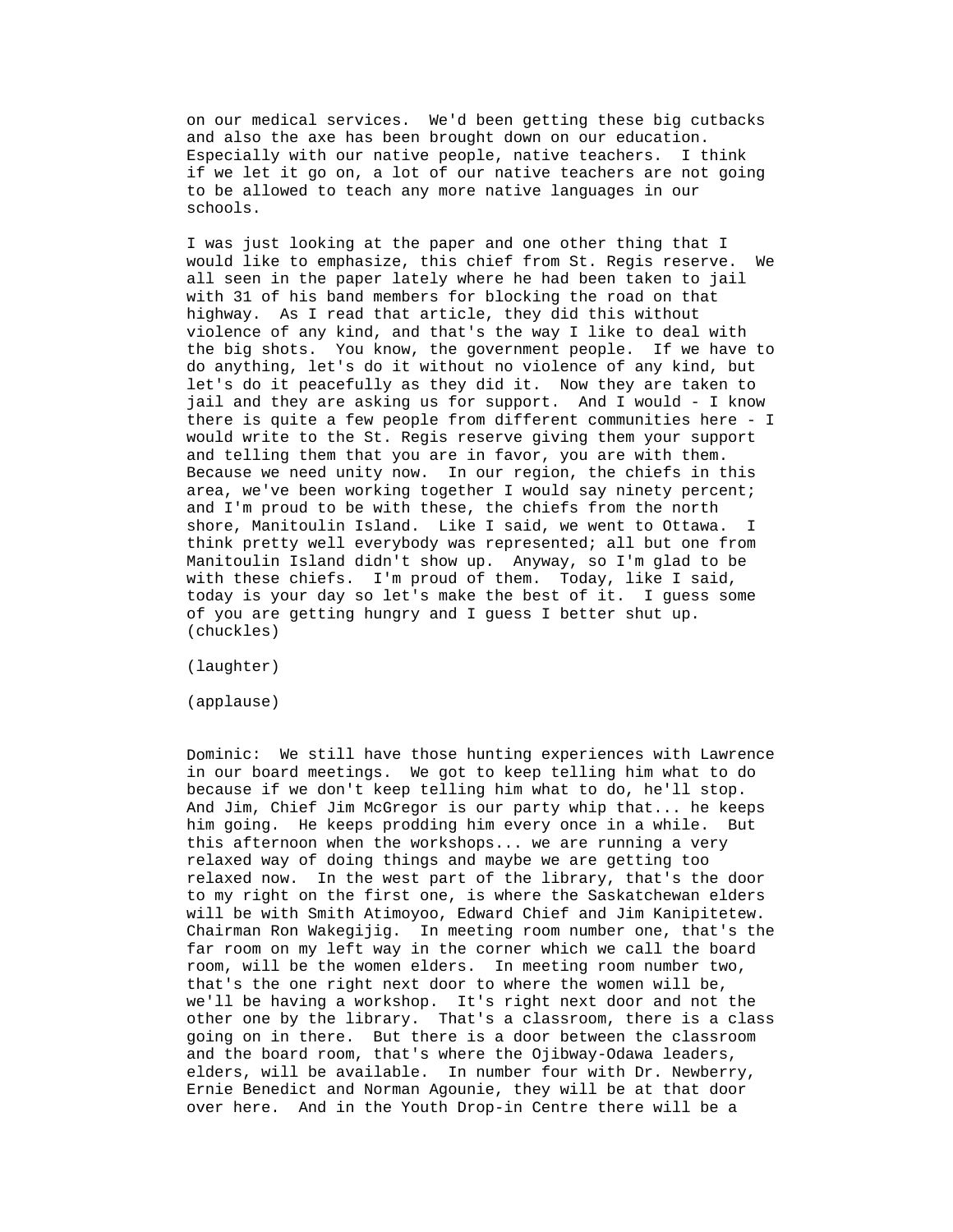continuous playing of tapes and cassettes, slide with cassette that will be in the, we're going to be...

(End of Side A)

(Side B)

Speaker: ...he doesn't only look after the white people or other ethnic groups of people, he looks after his Indians....

(break in tape)

Jesus Christ, Amen. Prayer: Lord, as we partake of the food, (Ojibway). This conference (Ojibway) the whole world, you (Ojibway). (Ojibway)

> Dominic: If possible we'd like to get the workshops going by...

(break in tape)

chiefs that were up on stage. I thought that they had done a fairly good presentation but I also felt that there was something lacking. One of them was the inability for the parents to look after their children. The inability for the parents to look after children, I feel, rests on the laws of Chief Chiblow: I've been listening to the elders and the the land. It makes it very impossible for a parent to raise

They leave their homes, they leave their families at a very early age, before they are capable of looking after themselves times that are ahead of them if they are not properly equipped their children and instruct their children the way they would like to because at a certain age, as we all know, we cannot touch our children or instruct them or advise them in any way. or even knowing the ways of life, the rough life, the rough with the education that is required. It makes it very impossible for the kid after and runs into trouble and runs into all the problems that we see the young people facing today. I feel that is the fault, the fault lies within the laws of the country.

which leads to drugs. Now the young people today have access to drinking at a very early age. And do you know that this is education or advanced education for our young people. It's the with the very same problem. So I think us leaders, community problem. Because we're the only ones I think that can provide As you know, the young people today are involved in alcohol where I think all our problems are as far as continued laws of the land actually. I do not totally blame the parent that cannot control their kid because I'm facing the same problem. So is every parents across the land; they are faced leaders, chiefs and all the leaders of the country, I think they should get together and start working to alleviate this the answers. At least help the parents to raise their children the way they would like to. I think every parent in the land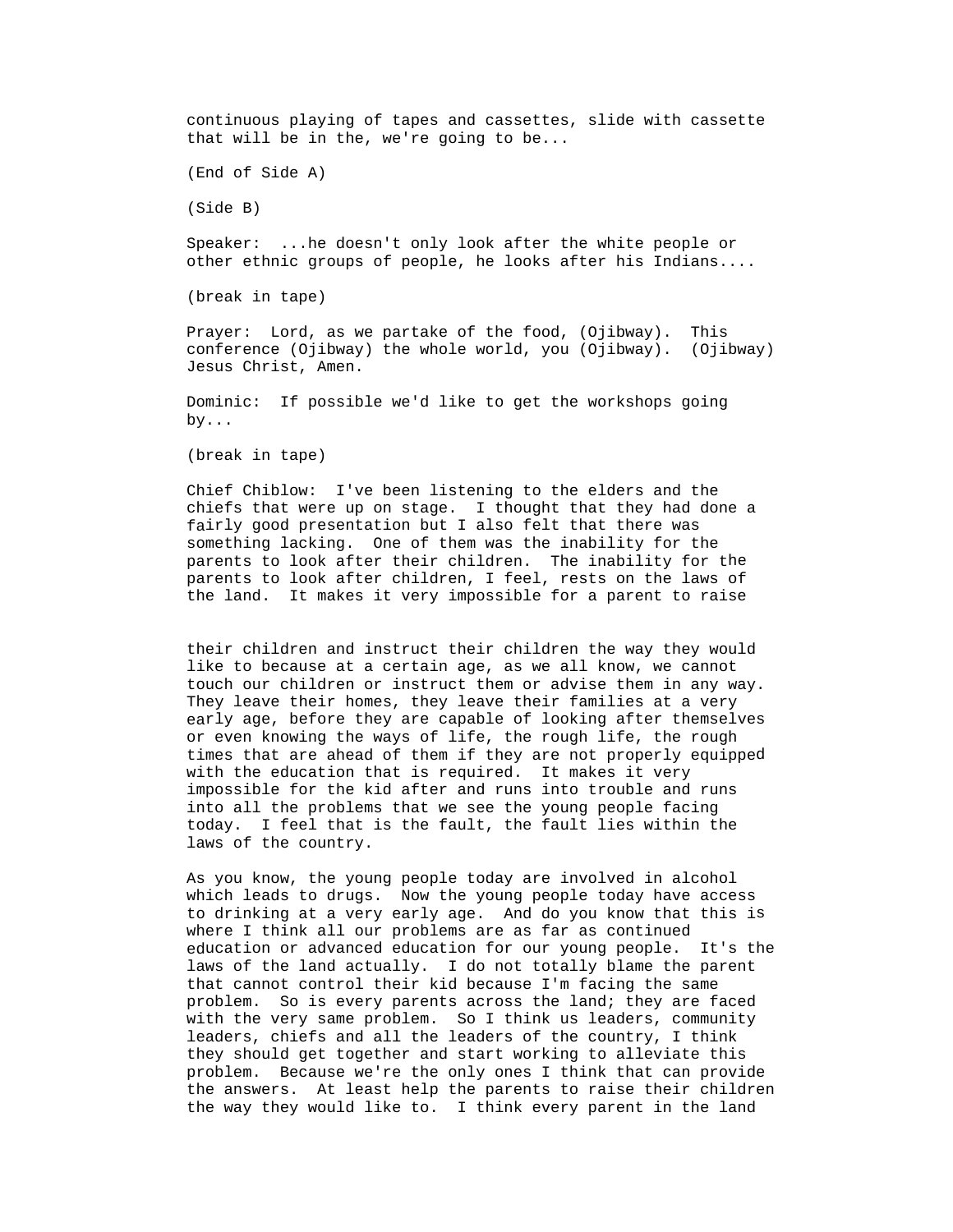wants their children to be raised up right, to be good citizens and everything that we would like to see in a person. I think we've got enough leaders in the land today, especially in our territory, that are capable leaders and I think maybe we should start thinking about it. We doing something about this. And if we do not, we're going to be always faced with not being able to control our kids at all.

our Indian people came into discussion true with today. You're looking at a person here that had a very grave alcoholic problem some eight years ago but since I turned, I lost lost everything. I had lost all faith, no religion, no nothing everything like that. I was just a vegetable walking around, country. I wasn't. I was the biggest fool in the land. When And there is something else I had in mind while I was sitting back there and listening, was the problem of alcohol amongst everything. While I was in the depths of alcoholism, I had whatsoever. I was spiritually beat, physically beat and thinking foolishly that I was one of the greatest in the I first went to AA, I learned this thing, found out exactly what I was shortly after I came into AA. But when I first came into AA I had a man there that was able to talk to me, drunk as I was when I went to the first meeting. I turned everything to God as I understood him at that time. And since

spiritual problem with anyone that has a problem with alcohol. apply to all, but it certainly applies to me. Because once I was able to do that, I had no problem with.... Like I say, I of the chiefs of this area saying today, whenever he's got a the answers. Whether it be in a dream or else a good friend was anyway, and all alcoholics are. They got a mental problem, nothing to hold on to. I think that's all I could say and I'm that time, I have never looked back. So I think it's a This is my own experience I'm talking about. Maybe it doesn't had no problem with it since that time, once I gave it up totally. And I asked God to help me and everything like that. I still do today. I pray a lot now. I'm more or less a spiritual man also because I believe in it. I read the good book every day and I get a lot out of it. I think I heard one problem, he prays. Well, I do the same thing. Somehow I get will come along and tell me what to do. This is how this works. I'm working with a level head today. I'm not walking in a bottle of alcoholism any more. I know the difference between right and wrong. At least I think I do and I think a lot of my people agree with me that I know what I'm doing today. I think this is the problem that anybody who is suffering with alcohol, I think he's got... just as bad as I physical problem and a spiritual problem. The main thing is a spiritual problem. You haven't got that, you haven't got glad to be here and I'm glad to have an opportunity to express my feelings and ideas. I thank you all.

#### (applause)

ready for that last presentation. I'd like to call on our Dominic: Thank you, Chief Chiblow. I see we're still not quite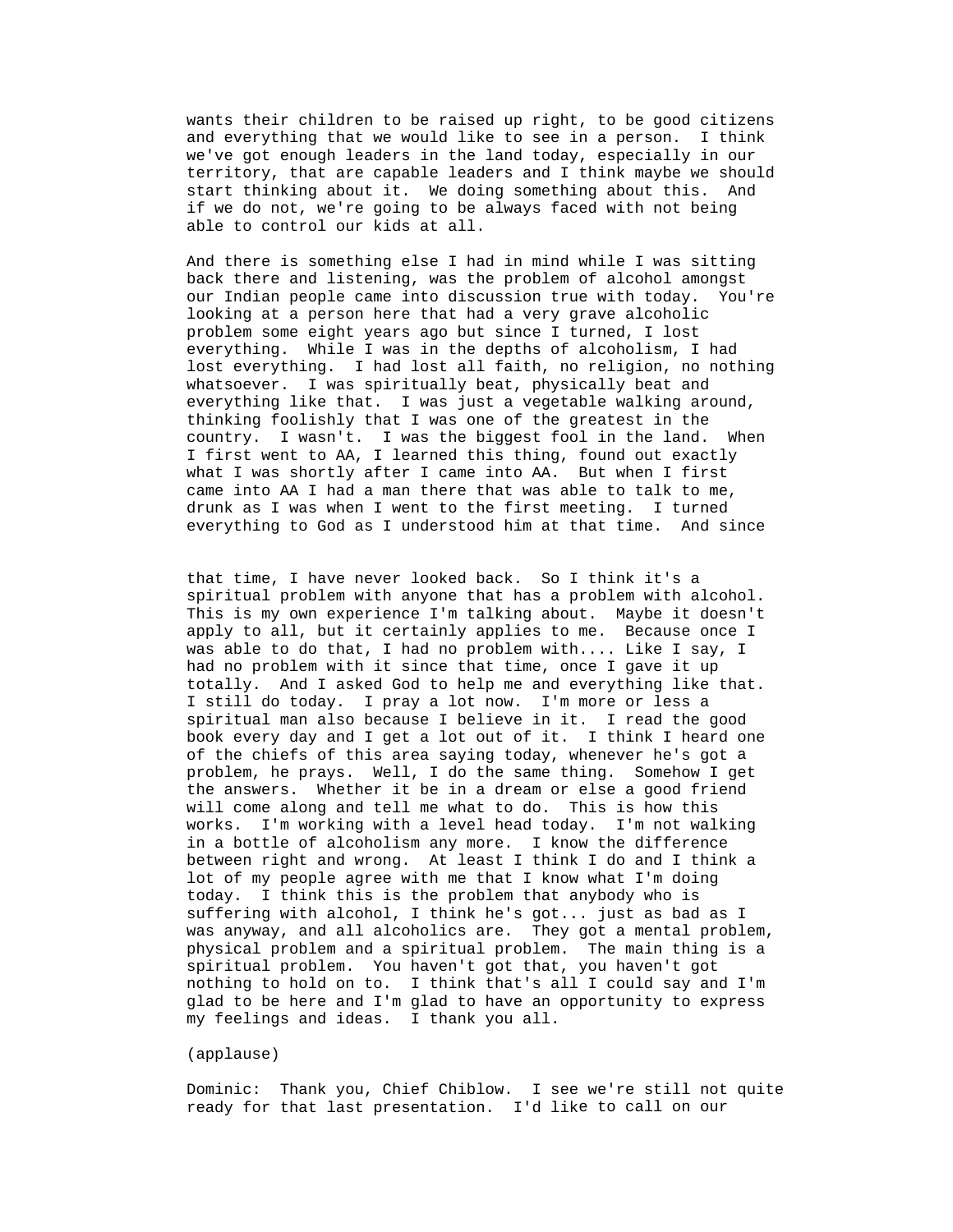chief to make his observation for the day before we go to the final speaker. Chief Owl.

reserve and everybody coming out from different reserves, elders. And so many wonderful things have happened today. No doubt most of this conference, a good portion of it. (Ojibway) If (Ojibway). I went to one of these boarding schools in the area, Chief Wilfred Owl: First of all, I want to say it's an honor to have everybody here today to have this conference on our it's going to go down in the history and one thing that we can be glad you know that these young men, they are video taping we could document something that we're doing in our time on this (Ojibway). Like maybe ten years time that these films will be around, maybe twenty years, thirty years and some of us will be gone on to the promised land, (Ojibway). ...and I think that's something that won't be lost. I want to highlight but before I went there, (Ojibway), one thing that my mother

(Ojibway). (Ojibway) husband and wife, if they have quarrels, some day when your children are married, they are going to go through the same problems. As a parent, all of us parents, we (Ojibway) there are so many ways that we are going to have to go back you know, to the real basic things. As I said, we have knowledge, it's good to be able to do things in the white man's always did (Ojibway) five years I think after I got out of school (Ojibway). I was only twenty years old then. (Ojibway) they use different things (Ojibway) this is all in good (Ojibway) my mother and my dad (Ojibway). The only button you had is with a buck saw and you had to get out there and cut wood (Ojibway) in the Bible. Train a child and the way it should go. When he is old, he'll not depart from that. (Ojibway) the good things that my mother taught me was to respect God, to respect (Ojibway). And I think the basics of real (Ojibway). You know, you have to develop your character hold a key to this life, (Ojibway). (Ojibway) your life, the soul or your spirit (Ojibway), the spiritual part is just like I said this afternoon (Ojibway), it's just like a man lost in space. There is something in there that's a void. (Ojibway) it's not going to bring the spiritual satisfaction to you. (Ojibway) you see, (Ojibway) it was all a family thing. (Ojibway) we're so highly educated that we forget the real basics of (Ojibway). You see, (Ojibway) the money, (Ojibway) that's our God, when we worship (Ojibway). We worship the bottle. (Ojibway) they were one big family in a settlement. to simmer down. It's good to be educated, it's good to have way. But in many ways that has destroyed our culture, that has destroyed the Indian image. (Ojibway), the real thing (Ojibway) and the good Lord bless you.

(applause)

(Break in tape) Violet Pitwanikwat: (Ojibway) Violet Pitwanikwat: (Ojibway)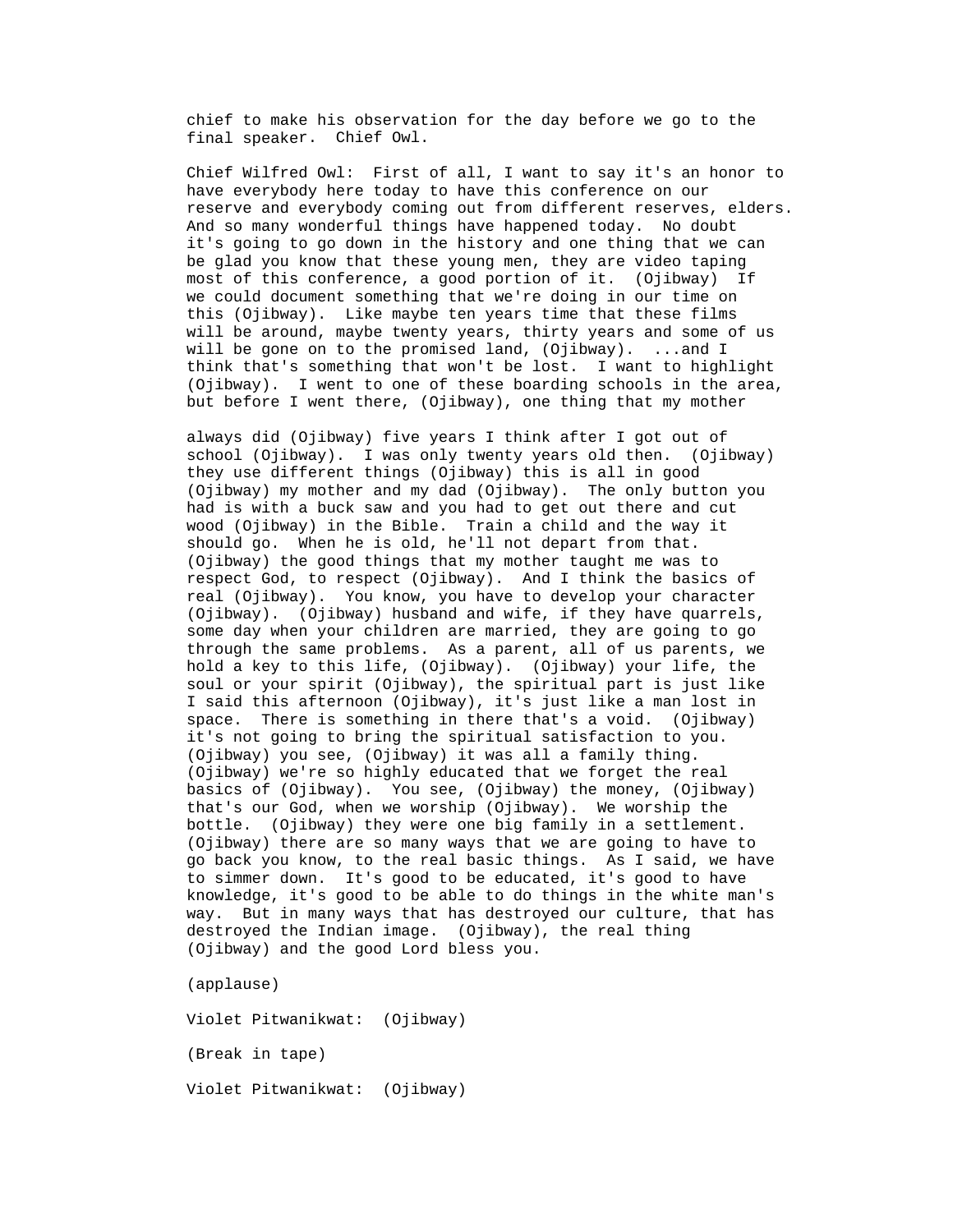Dominic: We're going to ask that you get up and walk around and then we're going to rearrange the tables for the banquet. And then what we're going to do tonight... Phillip Pitwanikwat: (Ojibway) Sarah Owl: For many years I was (inaudible). (Break in tape) Sarah Owl: (Inaudible) younger generation, work and find out for themselves what it is (inaudible). I am thankful, really thankful that (inaudible) to have them in here every morning. I don't have to go and beg for anything. (Inaudible) and I am so glad though it's been hard (inaudible). By working together thank each and every one of you (inaudible). Members of our band INDEX IH NUMBER DOC NAME DISC # PAGE # -abuse of TH-OM.11/1 1978 CONF. 2 85 13,14 CHILDREN IH-OM.11/1 1978 CONF. 2 85 2,3,9,10, 12, 13, 15 ,15  $2 - 16$  11 (break in tape) Violet Pitwanikwat: (Singing in Ojibway) (applause) and cooperation, everything will get along good. (Inaudible) I and... (End of Side B) (End of Conference Tape) INDEX TERM ALCOHOL CEREMONIALISM -pipes 1H-OM.11/1 1978 CONF. 2 85 3 -raisin 12,13,1 EDUCATION -and cultural suppression IH-OM.11/1 1978 CONF. 2 85 EDUCATION -attitudes toward IH-OM.11/1 1978 CONF. 2 85 13,15 ELDERS -role of TH-OM.11/1 1978 CONF. 2 85 HUNTING -territory 1H-OM.11/1 1978 CONF. 2 85 6,7 INDIAN-FEDERAL GOVERNMENT RELATIONS -negotiations IH-OM.11/1 1978 CONF. 2 85 RELIGION & SPIRITUALITY -prayer 1H-OM.11/1 1978 CONF. 2 85 3,14 TREATIES  $-$ interpretation of IH-OM.11/1 1978 CONF. 2 85 7 TREATY, ROBINSON